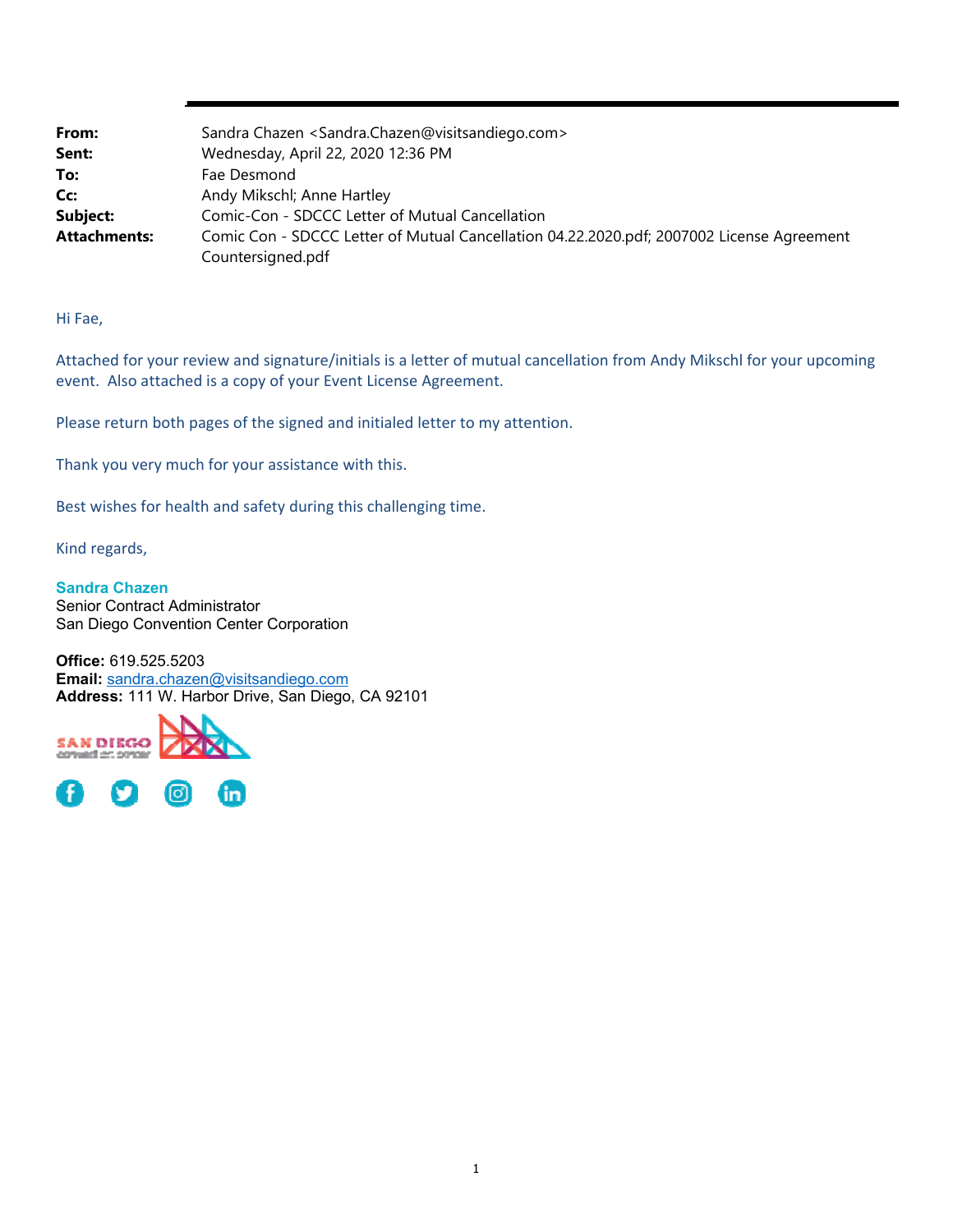

April 22, 2020 VIA EMAIL

Fae Desmond, Executive Director San Diego Comic-Con, Inc. 225 Broadway San Diego, California 92101

> Re: San Diego Comic-Con 2020 - Event ID 2007002 Mutual Termination of License Agreement # 2007002

Dear Fae,

All of us here at the Center were disappointed to hear of the cancellation of your upcoming event.

This letter shall serve to confirm that both the San Diego Convention Center Corporation and San Diego Comic-Con, Inc., have mutually agreed not to hold your upcoming event scheduled for July 18, 2020, through July 28, 2020, and to mutually terminate License Agreement # 2007002, a copy of which is also attached.

SDCCC will apply the deposits received in the amount of \$86,500.00 from the cancelled event (License Agreement # 2007002) toward the Event License Fee for your San Diego Comic-Con 2021 – Event ID 2107001. Other than the application of your deposit to your 2021 event, there is no liability for either of us arising out of the mutual termination of License Agreement # 2007002.

Each of us also agree that this release from liability extends to unknown claims and that each of us waives the provisions of California Civil Code section 1542, which provides: **"**A GENERAL RELEASE DOES NOT EXTEND TO CLAIMS THAT THE CREDITOR OR RELEASING PARTY DOES NOT KNOW OR SUSPECT TO EXIST IN HIS OR HER FAVOR AT THE TIME OF EXECUTING THE RELEASE AND THAT, IF KNOWN BY HIM OR HER, WOULD HAVE MATERIALLY AFFECTED HIS OR HER SETTI FMENT WITH THE DEBTOR OR RELEASED PARTY."

> \_\_\_\_\_\_\_\_\_\_\_\_\_ **AM\_\_\_\_\_\_\_\_\_\_** Initials-Licensee Initials-SDCCC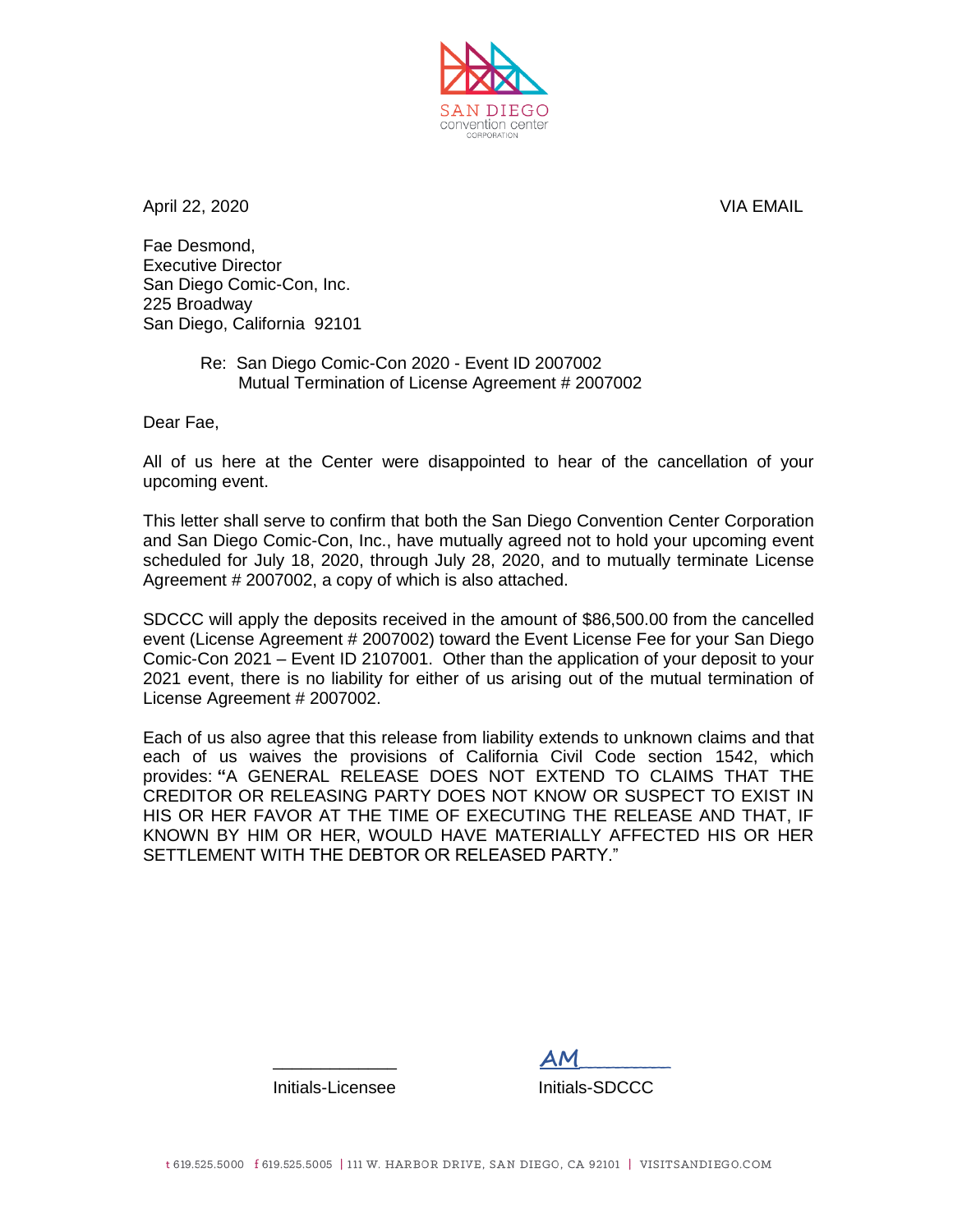

Fae Desmond April 22, 2020 Page 2

Please indicate your agreement with all of above by initialing on page one, signing below and returning a copy of this letter to me. Please do not hesitate to contact me if you have any questions. We look forward to hosting your event next year.

Kind regards,

**Andy Mikschl**

**Andy Mikschl** Chief Sales & Revenue Officer

cc: Anne Hartley Sandra Chazen **Attachments** 

On behalf of San Diego Comic-Con, Inc., I am authorized to and agree to the above.

\_\_\_\_\_\_\_\_\_\_\_\_\_\_\_\_\_\_\_\_\_\_\_\_\_\_\_\_\_\_\_\_\_\_\_\_\_\_\_\_\_\_\_\_\_\_\_\_\_\_\_\_

Fae Desmond, Executive Director

\_\_\_\_\_\_\_\_\_\_\_\_\_\_\_\_\_\_\_\_\_\_\_\_\_\_\_\_\_\_

Date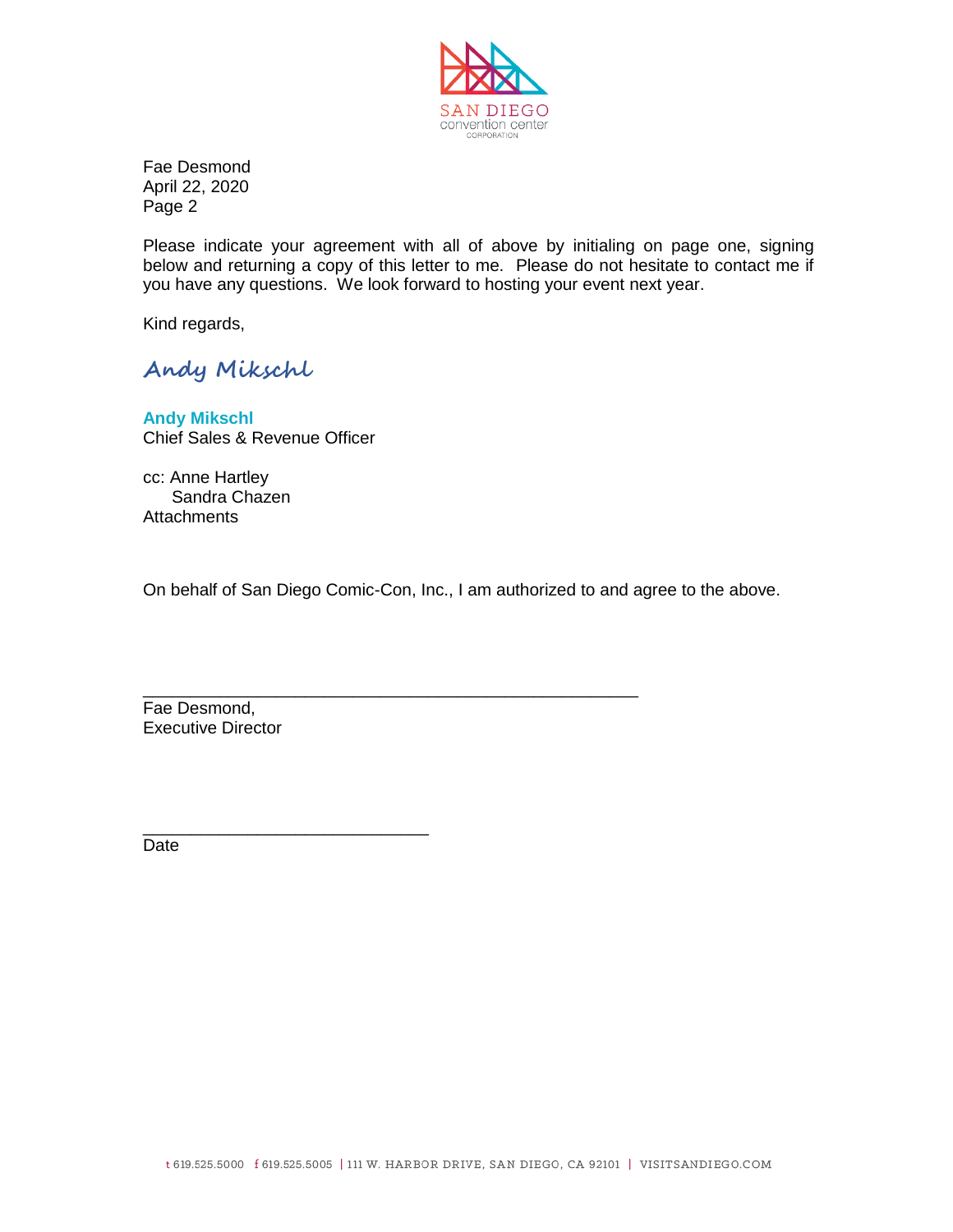## EVENT SUMMARY OF BASIC TERMS

The terms set forth below and the terms and conditions attached as Exhibit B to Master License Agreement #06-<br>9004-ML dated February 28, 2006 (which are incorporated herein), constitute the License Agreement for San Diego Con 2020, between San Diego Convention Center Corporation, Inc., ("Corporation") and San Diego Comic-Con, Inc. ("Licensee").

| LICENSEE:                 | San Diego Comic-Con, Inc.                                                                                                        |
|---------------------------|----------------------------------------------------------------------------------------------------------------------------------|
|                           | LICENSEE'S ADDRESS: 225 Broadway, Suite 1800, San Diego, California 92101                                                        |
|                           | LICENSEE'S CONTACT: Ms. Fae Desmond, Executive Director                                                                          |
| <b>CONTACT PHONE:</b>     | $(619)$ 414-1020                                                                                                                 |
| <b>EVENT NAME:</b>        | SAN DIEGO COMIC-CON 2020                                                                                                         |
| <b>EVENT LICENSE FEE:</b> | Licensee will pay \$173,000.00 for this Event. This amount includes a \$351,400.00 Negotiated<br>Rate Reduction.                 |
| OTHER FEES:               | Ancillary Services Fee - Corporation May Require Payment of Deposits on the Ancillary Services<br>Fee Prior to Licensee's Event. |
| <b>CANCELLATION FEE:</b>  | The cancellation fee payable pursuant to Section 7.1 is \$173,000.00                                                             |
| LICENSE DUE:              | IN ORDER TO CONFIRM YOUR SPACE, LICENSE FEE AND DATES, A COPY OF THIS<br>AGREEMENT MUST BE SIGNED AND RETURNED BY 06/23/2017     |
| INSURANCE DUE:            | Insurance Certificates and Additional Insured Endorsements are due 04/20/2020                                                    |
| PAYMENTS DUE:             | \$43,250.00 of License Fee is due 07/18/2018                                                                                     |
|                           | \$43,250.00 of License Fee is due 01/20/2020                                                                                     |
|                           | \$86,500.00 of License Fee is due 05/18/2020                                                                                     |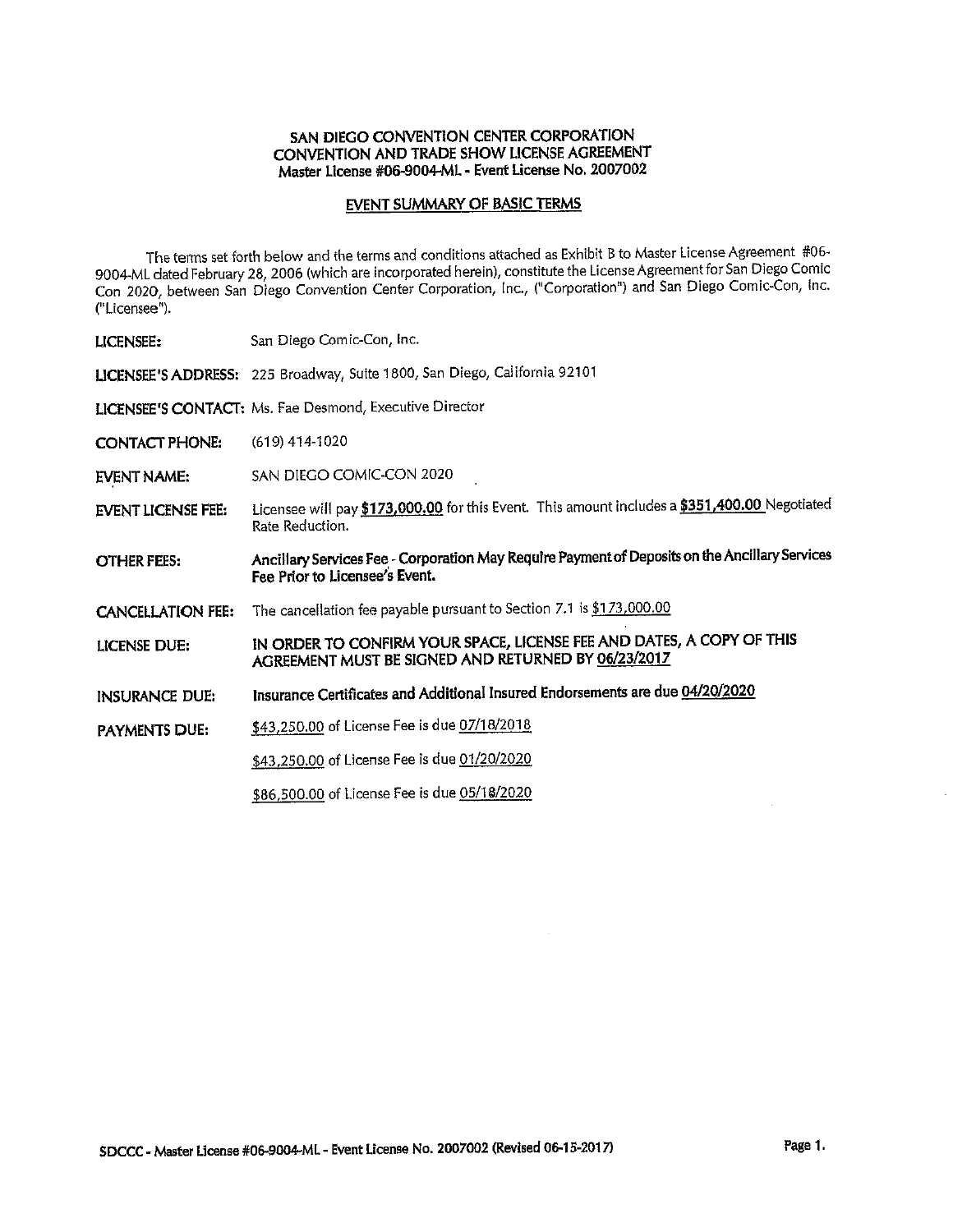# **EVENT SUMMARY OF BASIC TERMS**

| SPACE, RATES & DATES SCHEDULE |                |                |               |                   |           |                 |              |  |
|-------------------------------|----------------|----------------|---------------|-------------------|-----------|-----------------|--------------|--|
| <b>Facility Description</b>   | <u>Time In</u> | <u>Move In</u> | <u>In Use</u> | <b>Event Days</b> | Move Out  | <b>Time Out</b> | Licensee Fee |  |
| Exhibit Halls A-F             | 6:00 AM        | 7/19/2020      | 7/23/2020     | 4                 | 7/28/2020 | 11:59 PM        | \$348,500.00 |  |
| Exhibit Hall G                | 6:00 AM        | 7/19/2020      | 7/23/2020     | 4                 | 7/27/2020 | 11:59 PM        | \$41,400.00  |  |
| Exhibit Hall H                | 6:00 AM        | 7/18/2020      | 7/23/2020     | 4                 | 7/27/2020 | 11:59 PM        | \$54,500.00  |  |
| Sails Pavilion                | 6:00 AM        | 7/19/2020      | 7/23/2020     | 4                 | 7/28/2020 | 11:59 PM        | \$80,000.00  |  |
| Room 1AB                      | 6:00 AM        | 7/20/2020      | 7/21/2020     | 6                 | 7/27/2020 | 11:59 PM        | \$0.00       |  |
| Room 2                        | 6:00 AM        | 7/20/2020      | 7/21/2020     | 6                 | 7/27/2020 | 11:59 PM        | \$0.00       |  |
| Room 3                        | 6:00 AM        | 7/20/2020      | 7/21/2020     | 6                 | 7/27/2020 | 11:59 PM        | \$0.00       |  |
| Room 4                        | 6:00 AM        | 7/20/2020      | 7/21/2020     | 6                 | 7/27/2020 | 11:59 PM        | \$0.00       |  |
| Room 5AB                      | 6:00 AM        | 7/20/2020      | 7/21/2020     | 6                 | 7/27/2020 | 11:59 PM        | \$0.00       |  |
| Ballroom 6A-F                 | 6:00 AM        | 7/20/2020      | 7/23/2020     | 4                 | 7/27/2020 | 11:59 PM        | \$0,00       |  |
| Room 7AB                      | 6:00 AM        | 7/20/2020      | 7/21/2020     | 6                 | 7/27/2020 | 11:59 PM        | \$0.00       |  |
| Room 8                        | 6:00 AM        | 7/20/2020      | 7/21/2020     | 6                 | 7/27/2020 | 11:59 PM        | \$0.00       |  |
| Room 9                        | 6:00 AM        | 7/20/2020      | 7/21/2020     | 6                 | 7/27/2020 | 11:59 PM        | \$0.00       |  |
| Room 10                       | 6:00 AM        | 7/20/2020      | 7/21/2020     | 6                 | 7/27/2020 | 11:59 PM        | \$0.00       |  |
| Room 11AB                     | 6:00 AM        | 7/20/2020      | 7/21/2020     | 6                 | 7/27/2020 | 11:59 PM        | \$0.00       |  |
| Room 12                       | 6:00 AM        | 7/20/2020      | 7/21/2020     | 6                 | 7/27/2020 | 11:59 PM        | \$0.00       |  |
| Room 13                       | 6:00 AM        | 7/20/2020      | 7/21/2020     | 6                 | 7/27/2020 | 11:59 PM        | \$0.00       |  |
| Room 14AB                     | 6:00 AM        | 7/20/2020      | 7/21/2020     | 6                 | 7/27/2020 | 11:59 PM        | \$0.00       |  |
| Room 15AB                     | 6:00 AM        | 7/20/2020      | 7/21/2020     | 6                 | 7/27/2020 | 11:59 PM        | \$0.00       |  |
| Room 16AB                     | 6:00 AM        | 7/20/2020      | 7/21/2020     | 6                 | 7/27/2020 | 11:59 PM        | \$0.00       |  |
| Room 17AB                     | 6:00 AM        | 7/20/2020      | 7/21/2020     | 6                 | 7/27/2020 | 11:59 PM        | \$0.00       |  |
| Room 18                       | 6:00 AM        | 7/20/2020      | 7/21/2020     | 6                 | 7/27/2020 | 11:59 PM        | \$0.00       |  |
| Room 19                       | 6:00 AM        | 7/20/2020      | 7/21/2020     | 6                 | 7/27/2020 | 11:59 PM        | \$0.00       |  |
| Ballroom 20A-D                | 6:00 AM        | 7/20/2020      | 7/23/2020     | 4                 | 7/27/2020 | 10:00 AM        | \$0.00       |  |
| Room 21                       | 6:00 AM        | 7/20/2020      | 7/21/2020     | 6                 | 7/27/2020 | 10:00 AM        | \$0.00       |  |
| Room 22                       | 6:00 AM        | 7/20/2020      | 7/21/2020     | 6                 | 7/27/2020 | 10:00 AM        | \$0,00       |  |
| Room 23ABC                    | 6:00 AM        | 7/20/2020      | 7/21/2020     | 6                 | 7/27/2020 | 10:00 AM        | \$0,00       |  |
| Room 24ABC                    | 6:00 AM        | 7/20/2020      | 7/21/2020     | 6                 | 7/27/2020 | 10:00 AM        | \$0.00       |  |
| Room 25ABC                    | 6:00 AM        | 7/20/2020      | 7/21/2020     | 6                 | 7/27/2020 | 10:00 AM        | \$0.00       |  |
| Room 26AB                     | 6:00 AM        | 7/20/2020      | 7/21/2020     | 6                 | 7/27/2020 | 10:00 AM        | \$0.00       |  |
| Room 27AB                     | 6:00 AM        | 7/20/2020      | 7/21/2020     | 6                 | 7/27/2020 | 10:00 AM        | \$0.00       |  |
| Room 28ABCDE                  | 6:00 AM        | 7/20/2020      | 7/21/2020     | 6                 | 7/27/2020 | 10:00 AM        | \$0,00       |  |
| Room 29ABCD                   | 6:00 AM        | 7/20/2020      | 7/21/2020     | 6                 | 7/27/2020 | 10:00 AM        | \$0.00       |  |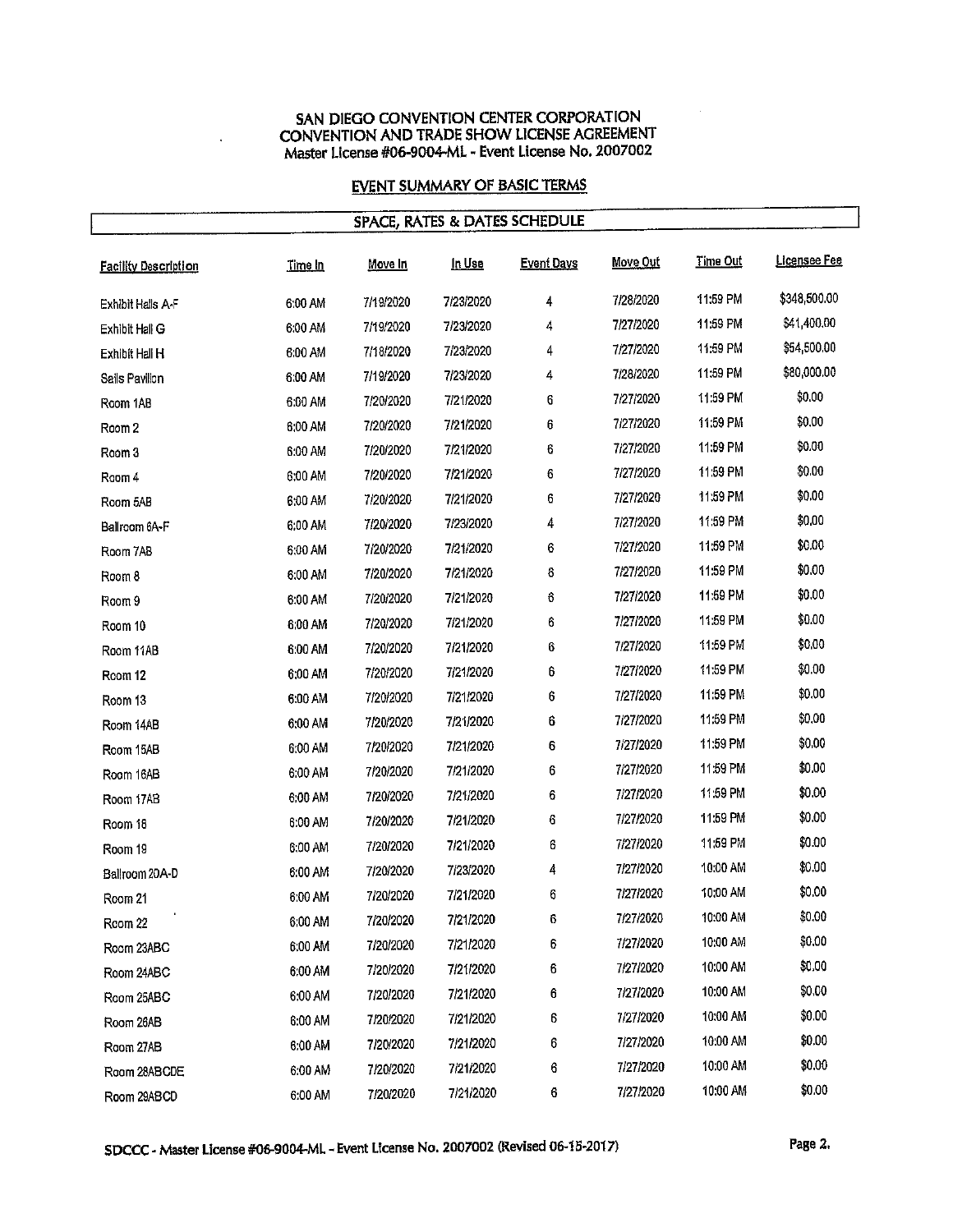# **EVENT SUMMARY OF BASIC TERMS**

# **SPACE, RATES & DATES SCHEDULE**

| <b>Facility Description</b>      | <u>Time In</u> | Move In   | <u>In Use</u> | <b>Event Days</b> | Move Out       | Time Out | <u> Licensee Fee</u> |
|----------------------------------|----------------|-----------|---------------|-------------------|----------------|----------|----------------------|
| Room 30ABCDE                     | 6:00 AM        | 7/18/2020 | 7/19/2020     | 9                 | 7/27/2020      | 11:59 PM | \$0,00               |
| Room 31ABC                       | 6:00 AM        | 7/20/2020 | 7/21/2020     | 6                 | 7/27/2020      | 10:00 AM | \$0.00               |
| Room 32AB                        | 6:00 AM        | 7/20/2020 | 7/21/2020     | 6                 | 7/27/2020      | 10:00 AM | \$0.00               |
| Room 33ABC                       | 6:00 AM        | 7/20/2020 | 7/21/2020     | 6                 | 7/27/2020      | 10:00 AM | \$0.00               |
| Hall A - Show Office             | 6:00 AM        | 7/19/2020 | 7/23/2020     | 4                 | 7/28/2020      | 11:59 PM | \$0.00               |
| Hall B - Show Office             | 6:00 AM        | 7/19/2020 | 7/23/2020     | 4                 | 7/28/2020      | 11:59 PM | \$0.00               |
| Hall C - Show Office             | 6:00 AM        | 7/19/2020 | 7/23/2020     | 4                 | 7/28/2020      | 11:59 PM | \$0.00               |
| Hall D - Show Office             | 6:00 AM        | 7/19/2020 | 7/23/2020     | 4                 | 7/28/2020      | 11:59 PM | \$0.00               |
| Hall E - Show Office             | 6:00 AM        | 7/19/2020 | 7/23/2020     | 4                 | 7/28/2020      | 11:59 PM | \$0.00               |
| Hall F - Show Office             | 6:00 AM        | 7/19/2020 | 7/23/2020     | 4                 | 7/28/2020      | 11:59 PM | \$0.00               |
| Hall G - Show Office             | 6:00 AM        | 7/19/2020 | 7/23/2020     | 4                 | 7/27/2020      | 11:59 PM | \$0.00               |
| Hali H - Show Office             | 6:00 AM        | 7/18/2020 | 7/23/2020     | 4                 | 7/27/2020      | 11:59 PM | \$0.00               |
| <b>Standard License Fee</b>      |                |           |               |                   |                |          | \$524,400.00         |
| <b>Negotlated Rate Reduction</b> |                |           |               |                   | (\$351,400.00) |          |                      |
| <b>Event License Fee</b>         |                |           |               |                   |                |          | \$173,000.00         |

 $\mathcal{A}$